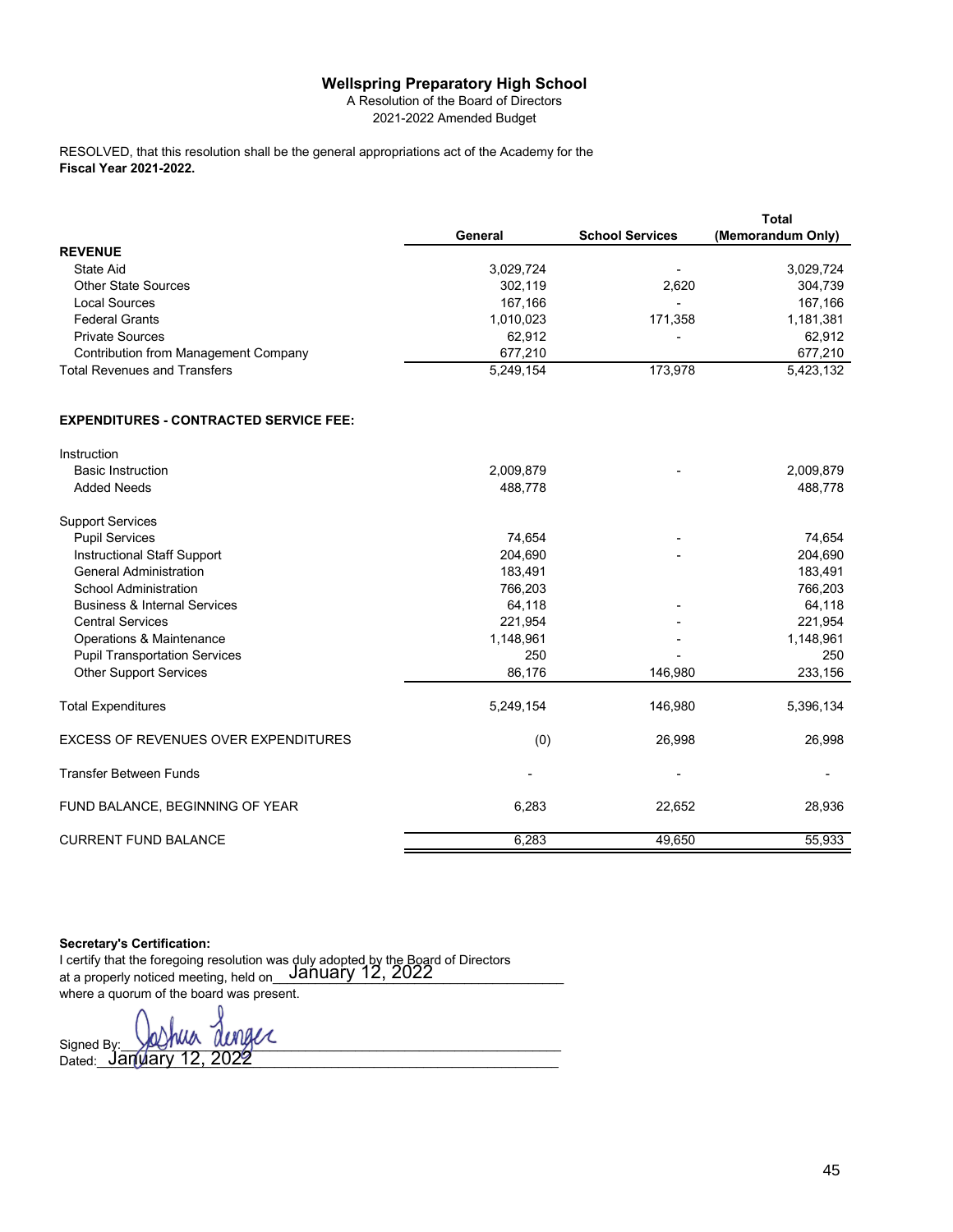## **Wellspring Preparatory High School**

2021-2022 Amended Budget Detail

|                                                         | 2021-2022<br>Amended   |
|---------------------------------------------------------|------------------------|
| <b>General Fund</b>                                     |                        |
| <b>REVENUE</b>                                          |                        |
| State Aid                                               | 3,029,724              |
| Revenue from State Sources                              | 302,119                |
| <b>Revenue from Local Sources</b>                       | 167,166                |
| Restricted-Federal 'Pass thru' Grants - Title I         | 122,260                |
| Restricted-Federal 'Pass thru' Grants - Title II        | 15,990                 |
| Restricted-Federal 'Pass thru' Grants - Title IV        | 10,000                 |
| Restricted-Federal 'Pass thru' Grants - IDFA            | 44,140                 |
| Restricted-Federal 'Pass thru' Grants - CRF             | 106,585                |
| Restricted-Federal 'Pass thru' Grants - GEER            | 26,865                 |
| Restricted-Federal 'Pass thru' Grants - ESSER           | 684,183                |
| <b>Revenue from Private Sources</b>                     | 11,630                 |
| Revenue from Pupil Activities                           | 51,282                 |
| <b>Contribution from Management Company</b>             | 677,210                |
| <b>Total Revenue &amp; Other Transactions</b>           | $\overline{5,249,154}$ |
|                                                         |                        |
| <b>EXPENDITURES</b>                                     |                        |
| <b>Basic Instruction</b>                                |                        |
| Salaries, Taxes, & Benefits                             | 1,626,763              |
| <b>Local Meetings</b>                                   | 7,630                  |
| Printing and Binding                                    | 10,659                 |
| <b>Teaching Supplies</b>                                | 143,314                |
| Textbooks                                               | 980                    |
| Software & Equipment                                    | 3,000                  |
| <b>Equipment Lease</b>                                  | 28,508                 |
| Dues/Memberships                                        | 4,000                  |
| Field trips                                             | 1,403                  |
| <b>Contracted Services</b>                              | 146,526                |
| <b>Employment Expenses</b>                              | 786                    |
| Finger Printing & Background Checks                     | 1,310                  |
| <b>Board Funds</b>                                      | 35,000                 |
| <b>Total - Basic Instruction</b>                        | 2,009,879              |
| <b>Added Needs</b>                                      |                        |
| <b>Compensatory Education</b>                           |                        |
| Salaries, Taxes, & Benefits                             | 302,728                |
| <b>Subtotal - Compensatory Education</b>                | 302,728                |
|                                                         |                        |
| <b>Special Education</b><br>Salaries, Taxes, & Benefits |                        |
|                                                         | 157,659                |
| <b>Instructional Services</b>                           | 4,000                  |
| Local Meetings                                          | 375                    |
| <b>Workshops and Conferences</b>                        | 1,116                  |
| <b>Teaching Supplies</b>                                | 2,100                  |
| <b>Indirect Costs</b>                                   | 20,800                 |
| <b>Subtotal - Special Education</b>                     | 186,050                |
| <b>Total - Added Needs</b>                              | 488,778                |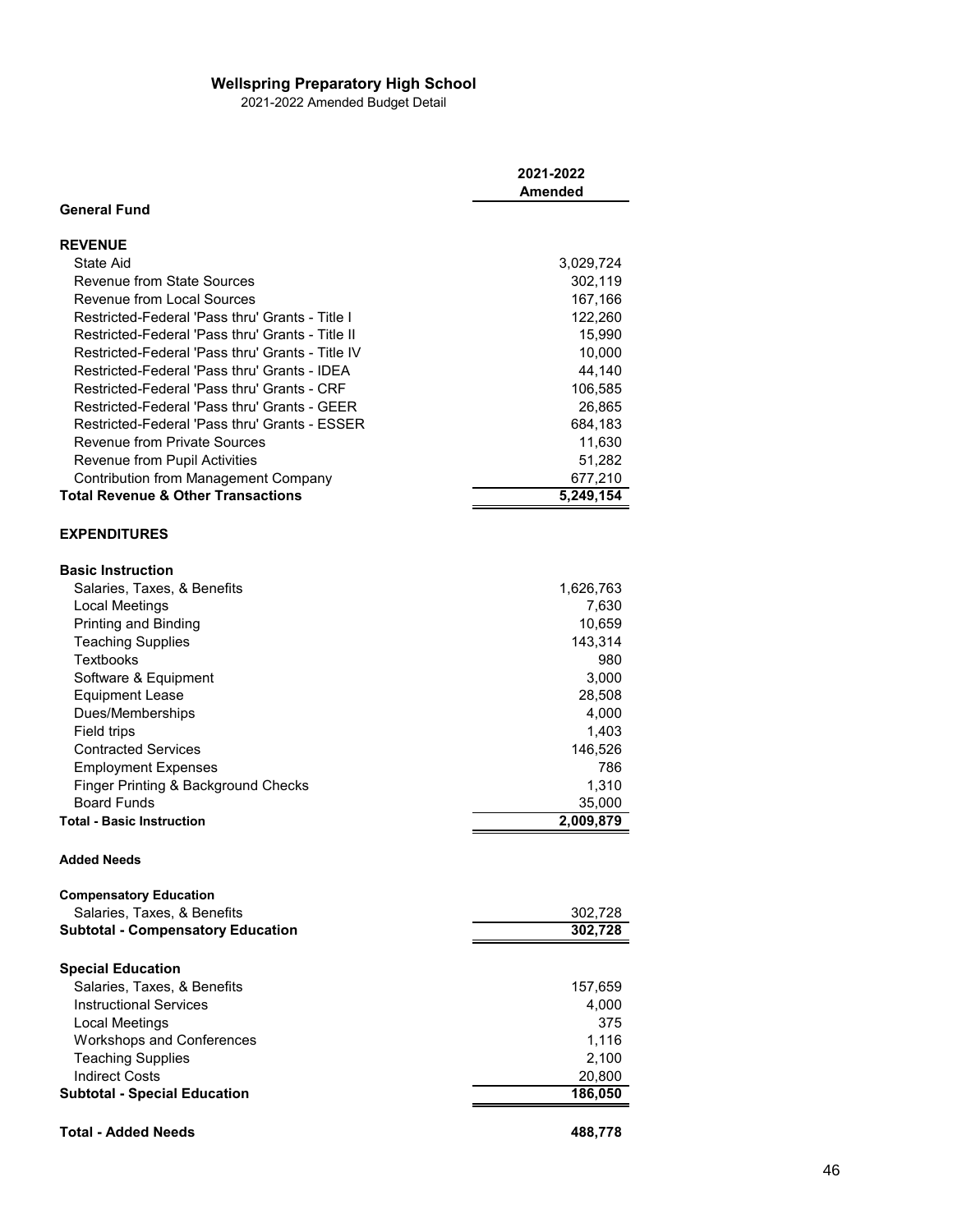| <b>Pupil Services</b>                         |              |
|-----------------------------------------------|--------------|
| <b>Psychological Services</b>                 | 13,651       |
| Speech Pathology                              | 11,247       |
| Social Work Services                          | 49,756       |
| <b>Total - Pupil Services</b>                 | 74,654       |
| <b>Instructional Staff Support</b>            |              |
| Salaries, Taxes, & Benefits                   | 21,697       |
| <b>Workshops and Conferences</b>              | 6,265        |
| Improvement of Instruction                    | 70,864       |
| <b>Professional Development</b>               | 17,960       |
| Technology                                    | 58,113       |
| <b>Special Education</b>                      | 29,791       |
| <b>Total - Instructional Staff Support</b>    | 204,690      |
| <b>General Administration</b>                 |              |
|                                               |              |
| <b>Board of Education</b>                     |              |
| <b>Board of Education Administration</b>      | 34,029       |
| Legal Fees                                    | 4,400        |
| Audit                                         | 5,953        |
| Travel & Expense Staff                        | 250          |
| Insurance                                     | 6,400        |
| <b>Subtotal - Board of Education</b>          | 51,032       |
| <b>Executive Administration</b>               |              |
| Executive Administration                      | 41,567       |
| Oversight Fee                                 | 90,892       |
| <b>Subtotal - Executive Administration</b>    | 132,459      |
|                                               |              |
| Total - General Administration                | 183,491      |
| <b>School Administration</b>                  |              |
|                                               |              |
| <b>Office of the Principal</b>                |              |
| Salaries, Taxes, & Benefits                   | 330,515      |
| Local Meetings                                | 6,150        |
| <b>Workshops and Conferences</b><br>Mailing   | 7,109        |
| Printing & Binding                            | 2,020<br>982 |
| <b>Office Supplies</b>                        | 2,244        |
| Dues/Memberships                              | 3,500        |
| Advertising                                   | 174,190      |
| <b>Contracted Services</b>                    | 1,000        |
| <b>Employment Services</b>                    | 75           |
| <b>Bank Charges</b>                           | 750          |
| <b>Indirect Costs</b>                         | 2,091        |
| <b>Subtotal - Office of the Principal</b>     | 530,626      |
|                                               |              |
| <b>Other School Administration</b>            |              |
| Admissions & Other Administrative Support     | 134,166      |
| Salaries, Taxes, & Benefits                   | 93,541       |
| <b>Local Meetings</b>                         | 500          |
| <b>Workshops and Conferences</b>              | 370          |
| Mailing                                       | 5,000        |
| Printing & Binding                            | 2,000        |
| <b>Subtotal - Other School Administration</b> | 235,577      |

**Business & Internal Services**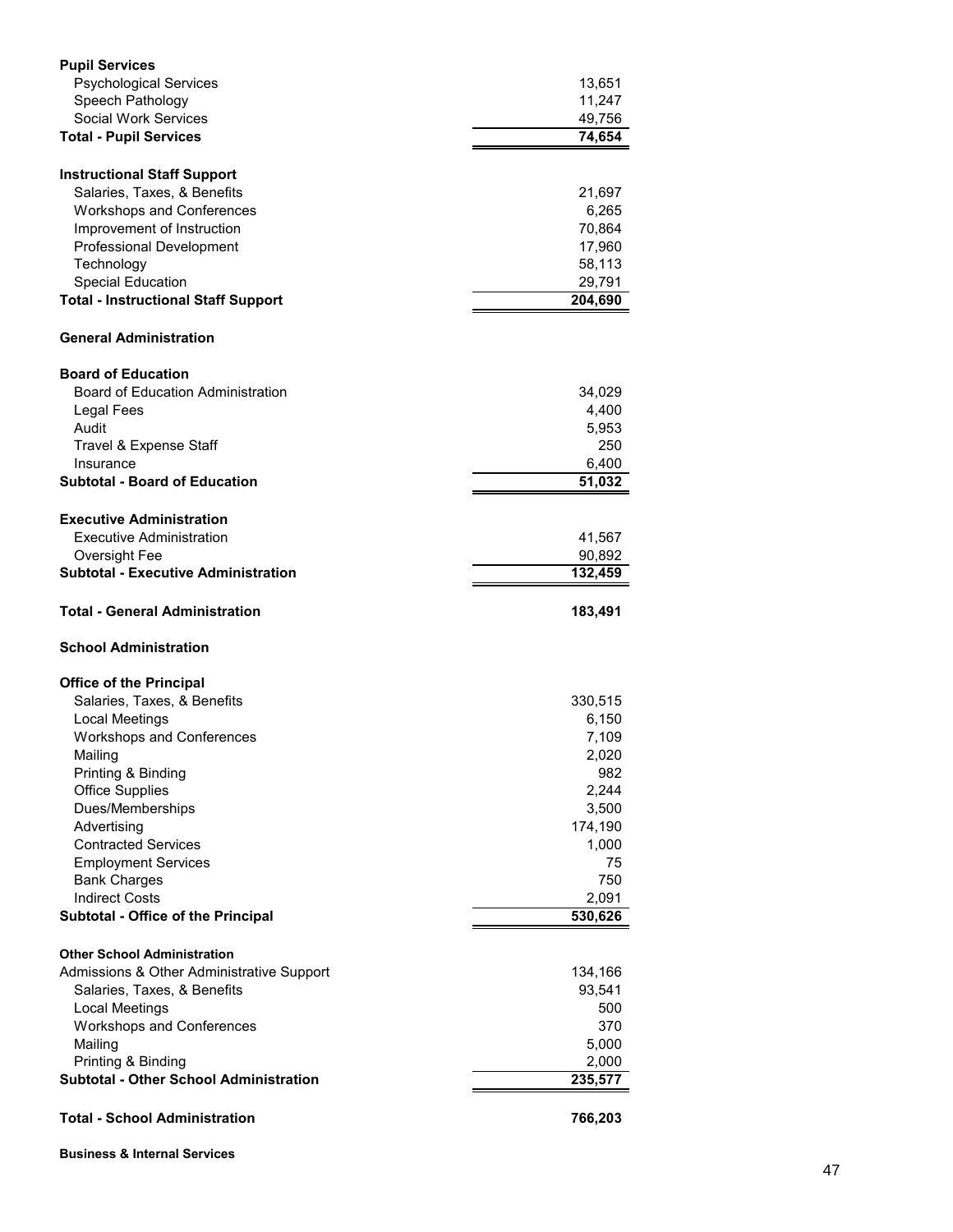| <b>Fiscal Services</b><br><b>Internal Distribution Services</b>           | 61,749<br>2,369 |
|---------------------------------------------------------------------------|-----------------|
| <b>Total - Business &amp; Internal Services</b>                           | 64,118          |
| <b>Central Services</b>                                                   |                 |
| <b>Information Services</b>                                               | 91,394          |
| Staff/Personnel Services                                                  | 54,357          |
| <b>Data Processing Services</b>                                           | 41,916          |
| <b>Other Central Services</b>                                             | 34,287          |
| <b>Total - Central Services</b>                                           | 221,954         |
|                                                                           |                 |
| <b>Operations &amp; Maintenance</b>                                       |                 |
| <b>Internal Building Services</b><br>Other Purchased Service (Janitorial) | 13,947<br>200   |
| Telephone                                                                 | 7,859           |
| Heat                                                                      | 18,925          |
| Electric                                                                  | 46,750          |
| Sewer                                                                     | 3,650           |
| Waste & Trash Disposal                                                    | 2,750           |
| <b>Building Maintenance &amp; Repair</b>                                  | 168,300         |
| Equipment Maintenance & Repair                                            | 917             |
| Lease of Building                                                         | 761,496         |
| Lease of Equipment                                                        | 3,888           |
| Supplies                                                                  | 6,012           |
| <b>Equipment Purchases</b>                                                | 38,526          |
| Liability Insurance                                                       | 2,165           |
| Miscellaneous                                                             | 600             |
| <b>Property Taxes</b>                                                     | 43,788          |
| Property Insurance                                                        | 13,100          |
| Safety & Security                                                         | 16,088          |
| <b>Total - Operations &amp; Maintenance</b>                               | 1,148,961       |
| <b>Pupil Transportation Services</b>                                      |                 |
| <b>Contracted Transportation</b>                                          | 250             |
| <b>Total - Pupil Transportation Services</b>                              | 250             |
|                                                                           |                 |
| <b>Other Support Services</b>                                             |                 |
| <b>Pupil Activities</b>                                                   |                 |
| Salaries, Taxes, & Benefits                                               | 25,906          |
| <b>Contracted Services</b>                                                |                 |
| Supplies                                                                  | 60,270          |
| <b>Total - Pupil Activities</b>                                           | 86,176          |
| Outgoing Transfer to School Service Fund                                  |                 |
|                                                                           |                 |
| Total Expenditures & Other Transactions                                   | 5,249,154       |
|                                                                           |                 |
| <b>Revenues and Other Financing Sources Over</b>                          |                 |
| (Under) Expenditures and Other Uses                                       | (0)             |
|                                                                           |                 |
| Beginning Fund Balance (7/1)                                              | 6,283           |
| <b>Ending Fund Balance</b>                                                | 6,283           |
|                                                                           |                 |